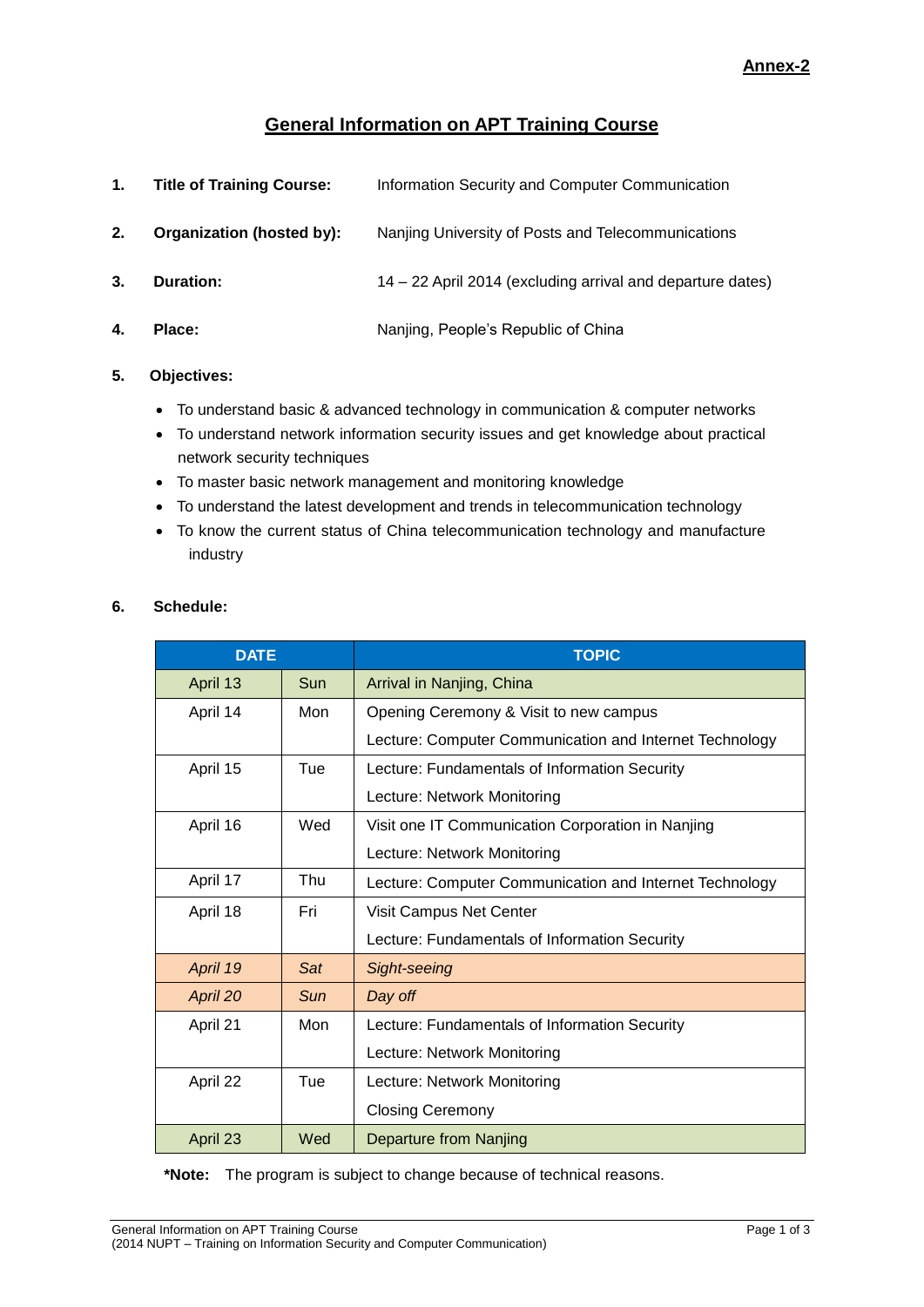## **7. Transportation and Airport Reception:**

The local host will provide the transportation between the Nanjing International Airport (NKG) and the hotel for the trainees based on the approved flight schedule information provided by APT. Pick-up service is arranged at the exit of the airport with a board with "APT" written on it.

## **8. Hotel accommodation:**

| Name of Hotel: | <b>Nanjing Hotel</b>                                             |  |  |
|----------------|------------------------------------------------------------------|--|--|
| Address:       | No. 259 Zhong Shan Bei Road, Nanjing, Jiangsu, China             |  |  |
|                | Tel: +86-25-86826666                                             |  |  |
|                | http://baike.baidu.com/link?url=4UX1PrCv8dpFhDIIUXQGU5sqevbG7oOt |  |  |
|                | soT3Wd2zwbk2QQxRjjdU-6H0MdJX0VZTHEp7J6bflCxkXNPFh34Jfa           |  |  |

## **9. Immigration Requirement:**

- All foreign visitors entering into China must have a valid passport.
- Kindly check current visa requirement with the Embassy of China or Travel Agent before traveling.
- Participants requiring visa should apply to Chinese diplomatic mission (embassies and consulates etc.) in their respective countries well in advance of their departure.
- For the smooth visa application, Invitation letter of Duly Authorized Unit written in Chinese will be provided by NUPT and sent directly to the participants.
- Please ensure that the participants fill out all items in the Nomination Form and send it together with a copy of photo page of their passports to the APT Secretariat as this information will be used for the visa supporting documents.

# **10. Country Report and Organization Chart:**

The Participants are requested to prepare a country report and an organization chart which is optional (please see the Annex-5 for details).

# **11. Local Secretariat:**

| Contact person: | Ms. Sophie Li/ Ms. Sue Zhang/ Ms. Olivia Yin                  |  |  |
|-----------------|---------------------------------------------------------------|--|--|
|                 | 86 25 8586 6246<br>Tel:                                       |  |  |
|                 | Fax:<br>86 25 8586 6246 / 8586 6999                           |  |  |
|                 | Email:<br>wb@njupt.edu.cn                                     |  |  |
| Organization:   | Nanjing University of Posts and Telecommunications            |  |  |
| Address:        | 66 Xin Mofan Road, Nanjing 210003, People's Republic of China |  |  |

#### **12. Regulation:**

An applicant is required:

- not to bring any member of his/her family;
- not to change accommodation during training period;